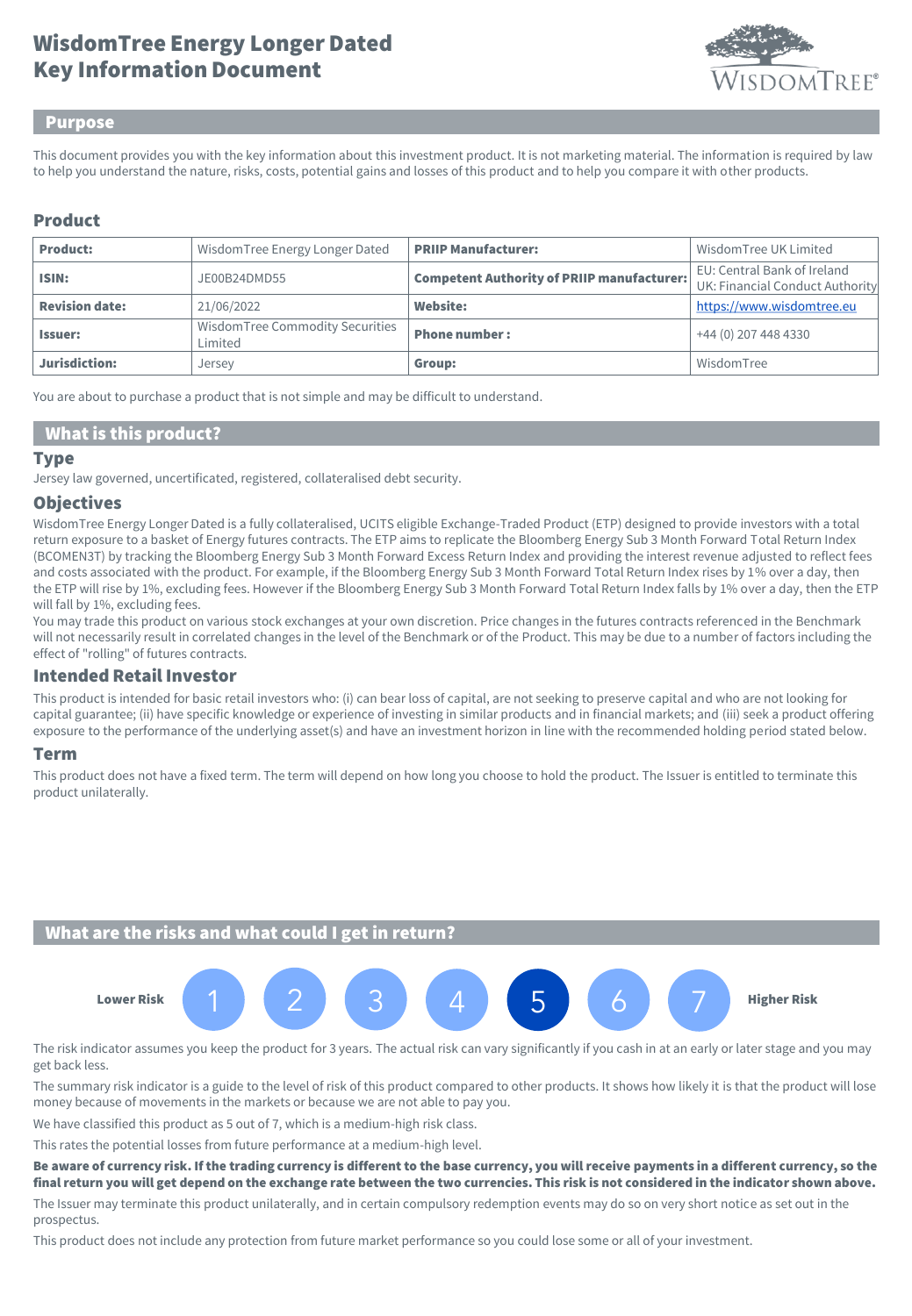# Key Information Document WisdomTree Energy Longer Dated



### Performance Scenarios

| <b>Recommended holding period: 3 years</b> |                                      |                             |                                     |                              |  |  |
|--------------------------------------------|--------------------------------------|-----------------------------|-------------------------------------|------------------------------|--|--|
| Investment \$10,000                        |                                      |                             |                                     |                              |  |  |
| <b>Scenarios</b>                           |                                      | If you exit after<br>1 year | If you exit after 3<br><b>years</b> | If you exit after<br>5 years |  |  |
| <b>Stress scenario</b>                     | What you might get back after costs  | \$3,377                     | \$1,074                             | \$-                          |  |  |
|                                            | Average Annual Percentage Return (%) | $-66.23%$                   | $-52.46%$                           | $\overline{\phantom{a}}$     |  |  |
| Unfavorable Scenario                       | What you might get back after costs  | \$8,064                     | \$8,214                             | \$-                          |  |  |
|                                            | Average Annual Percentage Return (%) | $-19.36\%$                  | $-6.35\%$                           |                              |  |  |
| <b>Moderate Scenario</b>                   | What you might get back after costs  | \$11,508                    | \$15,161                            | Ś-                           |  |  |
|                                            | Average Annual Percentage Return (%) | 15.08%                      | 14.88%                              |                              |  |  |
| <b>Favourable Scenario</b>                 | What you might get back after costs  | \$16,281                    | \$27,739                            | \$-                          |  |  |
|                                            | Average Annual Percentage Return (%) | 62.81%                      | 40.51%                              |                              |  |  |

This table shows the money you could get back over the recommended holding period, under different scenarios, assuming that you invest 10,000USD.

The scenarios shown illustrate how your investment could perform. You can compare them with the scenarios of other products.

The scenarios presented are an estimate of future performance based on evidence from the past on how the value of this investment varies, and are not an exact indicator. What you get will vary depending on how the market performs and how long you keep the investment/product.

The stress scenario shows what you might get back in extreme market circumstances, and it does not take into account the situation where we are not able to pay you.

The figures shown include all the costs of the product itself, but may not include all the costs that you pay to your advisor or distributor. The figures do not take into account your personal tax situation, which may also affect how much you get back.

Market developments in the future cannot be accurately predicted. The scenarios shown are only an indication of some of the possible outcomes based on recent returns. Actual returns could be lower.

# What happens if WisdomTree Commodity Securities Limited is unable to pay out?

The Issuer is a special purpose company. In case of a default by the Issuer, any claims made against the Issuer will be satisfied in order of the priority of payments set out in the conditions of the product. If the net proceeds from the enforcement of the secured property relevant to the product are not sufficient to meet all obligations and make all payments then due in respect of the securities, the obligations of the Issuer in respect of such securities will be limited to the net proceeds of realisation of the relevant secured property. In these circumstances you may suffer a loss if you cannot realise the full value of your investment.

#### What are the costs?

The Reduction in Yield (RIY) shows what impact the total costs you pay will have on the investment return you might get. The total costs take into account one-off, ongoing and incidental costs.

The amounts shown here are the cumulative costs of the product itself for one holding period. The figures are estimates and may change in the future.

### Costs over time

The person selling you or advising you about this product may charge you other costs. If so, this person will provide you with information about these costs, and show you the impact that all costs will have on your investment over time.

| $\blacksquare$ Investment \$10,000 | If you cash in after 1 year | If you cash in after 3 years | If you cash in after 5 years |
|------------------------------------|-----------------------------|------------------------------|------------------------------|
| <b>Total costs</b>                 | \$132.71                    | \$530.56                     |                              |
| Impact on return (RIY)             | $-1.14\%$                   | $-1.14\%$                    |                              |